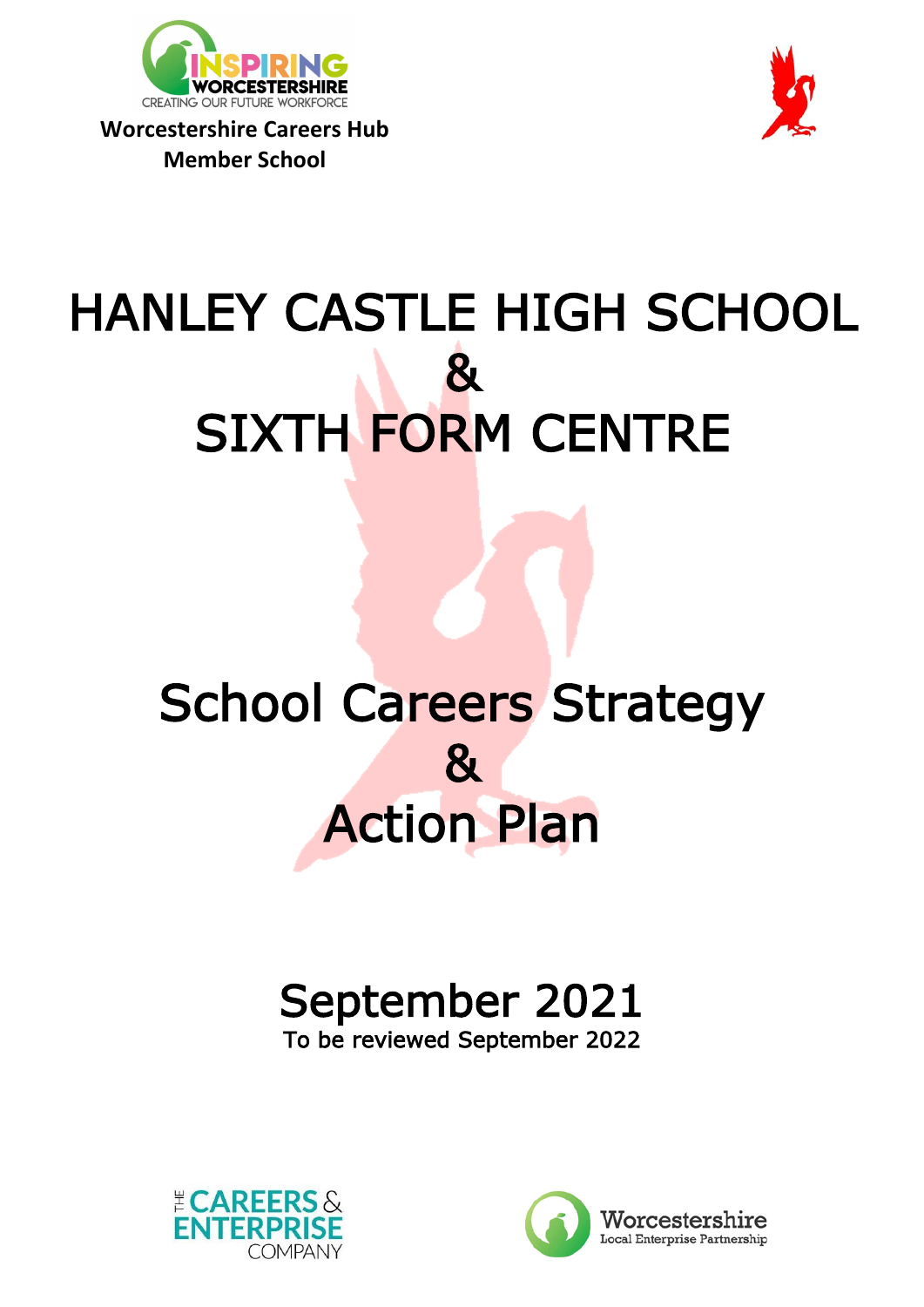

Hanley Castle High School is an active member of the Worcestershire Careers Hub and supports the development of Worcestershire's Future Workforce through the Worcestershire Enterprise Adviser Network.

## Hanley Castle High School CAREERS STRATEGY

 $\overline{a}$ 

| Contents                                       |    |  |
|------------------------------------------------|----|--|
| Purpose and aims                               | 3  |  |
| Background                                     | 4  |  |
| The Careers Strategy                           | 5  |  |
| The Gatsby Benchmarks                          | 5  |  |
| <b>Careers Hubs</b>                            | 6  |  |
| Strategic Careers Leader                       | 7  |  |
| <b>Our Enterprise Advisers</b>                 | 8  |  |
| <b>Our Current Position</b>                    | 9  |  |
| <b>Our Objectives</b>                          | 12 |  |
| <b>Promotion of Careers Related Activities</b> | 15 |  |
| <b>Our Action Plan</b>                         | 15 |  |
| Useful Links / Resources                       | 16 |  |



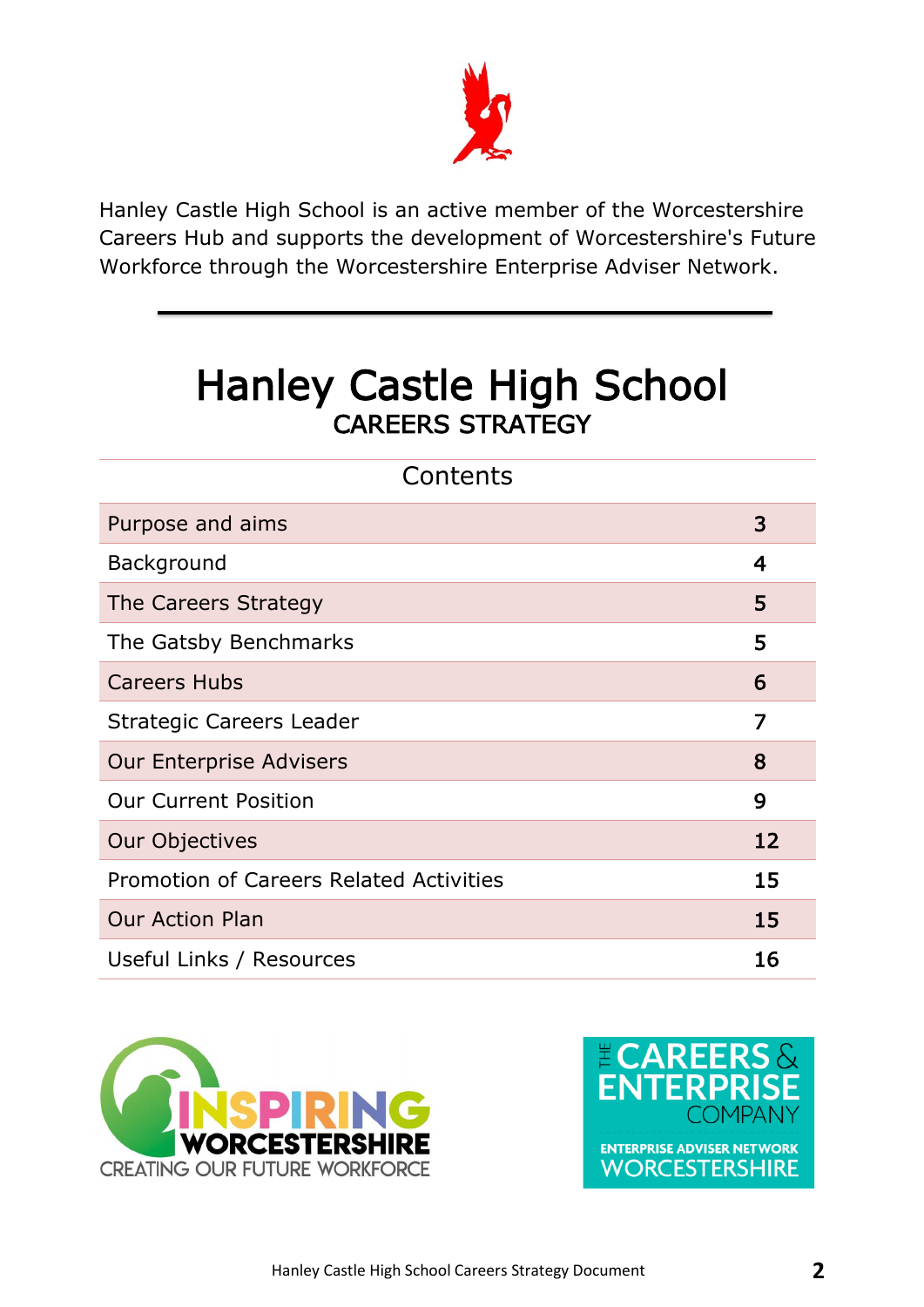

## Purpose and Aims

Hanley Castle High School is fully committed to ensuring that all of our students acquire the skills, knowledge and attitudes to manage their learning and career progression.

We have already established a range of effective careers guidance activities which we hope will guide and support our students to achieve positive destinations such as A Levels, Higher Education, Apprenticeships, Technical routes or Employment.

This careers strategy sets out Hanley Castle High School's key approaches internally and externally to enhance the current careers guidance activities and participation opportunities already available to our students. The aim is to ensure that students are fully prepared for and informed effectively about their next steps and can therefore aspire to achieve their full potential. We want to ensure that our students have both the aptitude and interpersonal skills to effectively communicate and add value within the workplace.

The school will collaborate throughout this strategy with a range of external agencies to help us ensure we will meet all of the mandatory requirements contained within the Department for Education's new careers strategy. These partnerships will include working alongside The Careers and Enterprise Company (CEC), The Worcestershire Local Enterprise Partnership (WLEP), Worcestershire County Council (WCC), Further Education (FE) and Higher Education (HE) providers, Worcestershire Apprenticeships (WA) and a wide range of local employers.

High quality careers guidance is a crucial part of improving social mobility. Young people make choices based on what they know and what they think is available to them. If our young people are made fully aware of the career pathways and opportunities available to them, they will be more able to make informed choices about which qualifications and career pathways will enable them to achieve their goals.

The strategy includes measures to further develop and improve the current provision on offer to students and will ensure that Hanley Castle High School will meet the requirement to achieve the eight "Gatsby Benchmarks", set out within the Department for Educations' careers strategy by August 2022.

This strategy outlines our whole school approach to delivering careers guidance to all of our students throughout their educational journey. Careers activities will therefore take place across years 7 through to year 13 as part of the mandatory requirements set by the Department for Education and contained within the Gatsby Benchmarks.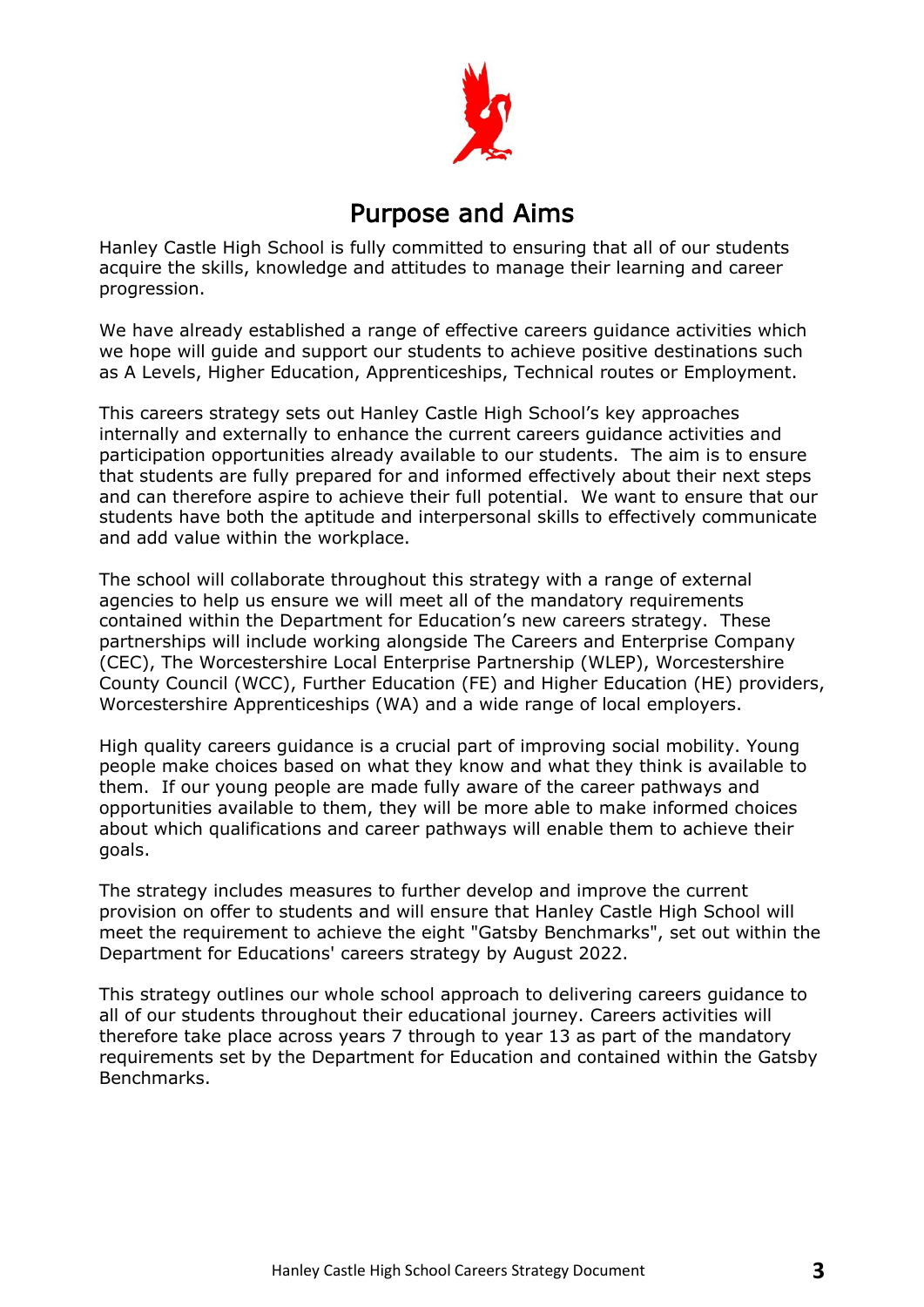

## Background Information



The Careers and Enterprise Company was set up in 2015 to transform careers and enterprise provision in schools and colleges across England.

The Careers and Enterprise Company had an initial remit to improve employer engagement, through the creation of the Enterprise Adviser

Network and support schools to increase the delivery of activities which would help them build long lasting employer relationships (Gatsby Benchmarks 5 and 6).

## Worcestershire's Enterprise Adviser Network

The Worcestershire Local Enterprise Partnership (WLEP) and Worcestershire County Council, through their contract with the Careers and Enterprise Company, has been delivering the Worcestershire Enterprise Adviser Network (WEAN) since January 2017 and has placed business leaders within schools to support them with the facilitation of careers related activity and support their achievement of Benchmarks 5 and 6.

Worcestershire was one of the first LEP areas in England to be awarded a central contract with the Careers and Enterprise Company and has been seen as an influential area as the Enterprise Adviser networks were being developed across England.

The WLEP has been leading the way nationally regarding network performance since the delivery of this initiative began and was delighted to become the first LEP area in the country to secure 100% participation from their education establishments.

To date Worcestershire has recruited 80+ Enterprise Advisers and assigned each of them to schools participating within the initiative.

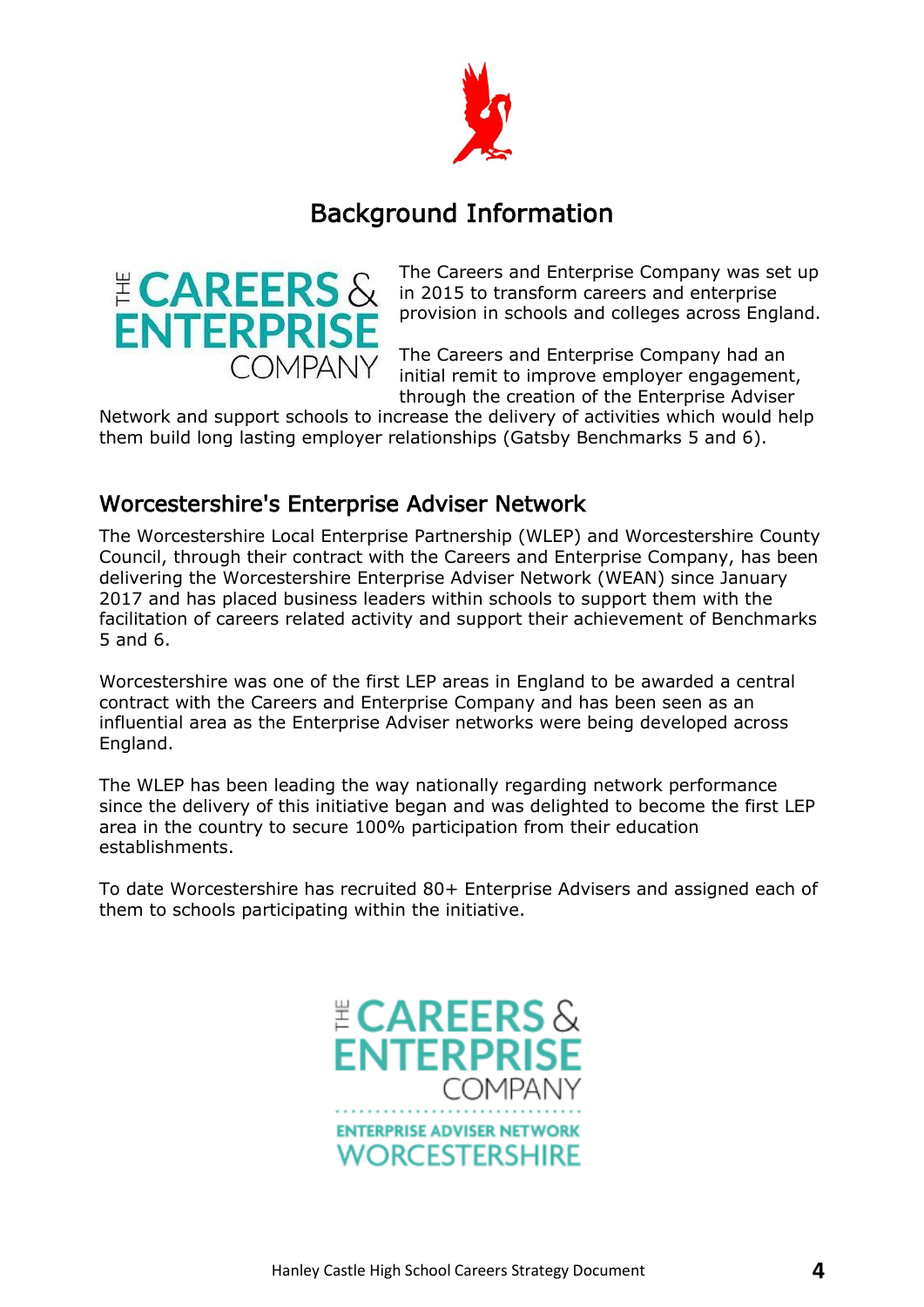

## The Careers Strategy

创き<br>Department Education



**Careers strategy:** making the most of everyone's skills and talents

December 2017

In December 2017 the government's Department for Education launched the latest version of their "Careers Strategy". This new strategy places the Careers and Enterprise Company at the heart of driving forward careers provision for young people. Their enhanced role is to act as a catalyst in the fragmented landscape of careers and enterprise, supporting programmes that work, filling gaps in provision and ensuring coverage across the entire country.

This new strategy adopted the Gatsby Benchmarks, which were originally developed by the Gatsby Foundation in 2014 by the Gatsby Charitable Foundation. These benchmarks were based on international research and helped identify best practice and guidance for education establishments in order for them to deliver high quality careers guidance to young people across England. These benchmarks have also formally been adopted by OFSTED and will now form part of their school inspection process.

## The Eight Gatsby Benchmarks of Good Career Guidance are:

- 1. A stable careers programme
- 2. Learning from career and labour market information
- 3. Addressing the needs of each pupil
- 4. Linking curriculum learning to careers
- 5. Encounters with employers and employees
- 6. Experience of workplaces
- 7. Encounters with further education and higher education
- 8. Personal guidance

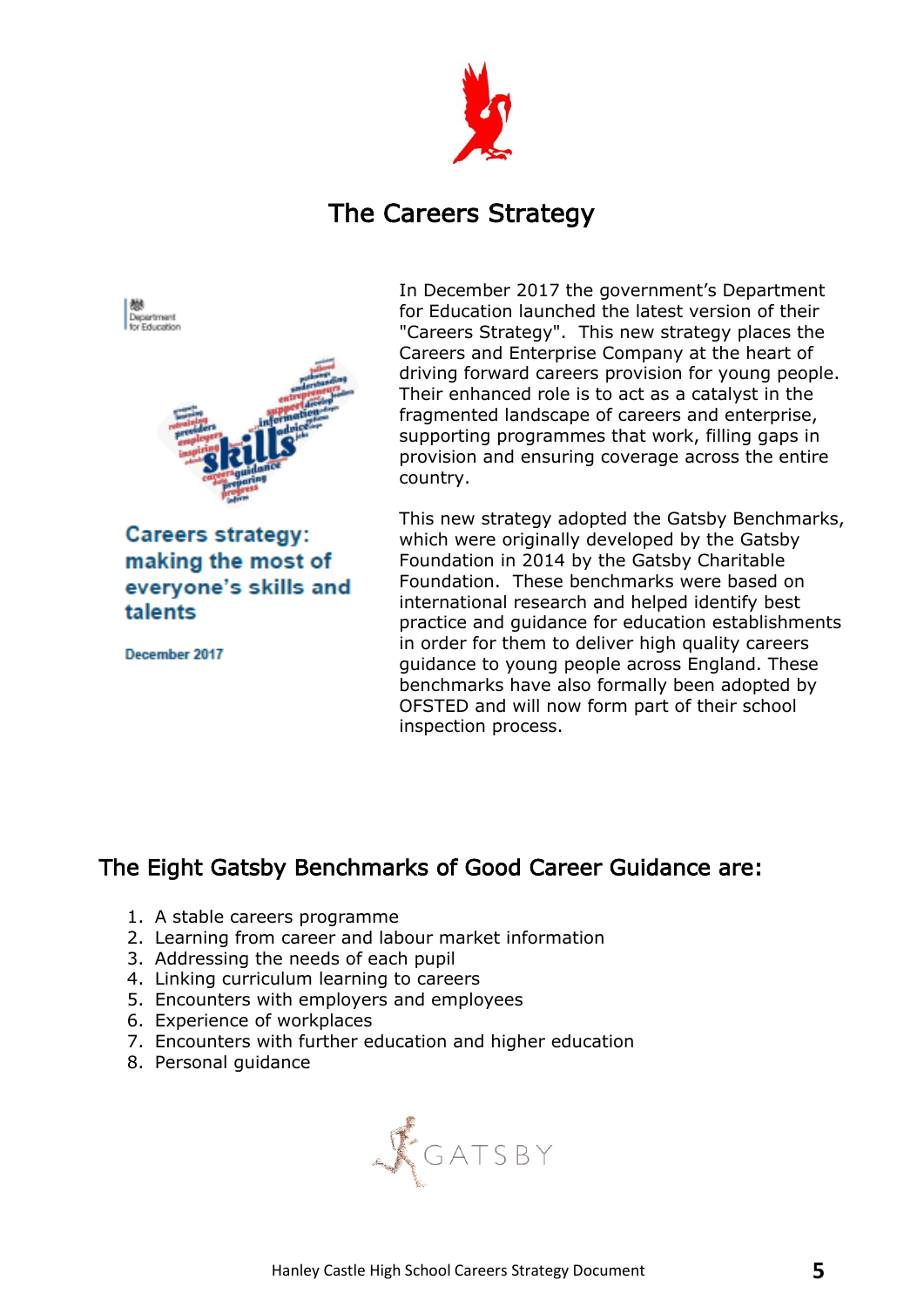

## Careers Hubs

Since October 2015, the Gatsby Charitable Foundation, in partnership with the Careers and Enterprise Company, has also been running a Careers Hub pilot in the North East Local Enterprise Partnership area. The Careers Hub pilot was put in place to build on the support provided through the Enterprise Adviser Networks to achieve benchmarks 5 and 6 and support schools / colleges to achieve all eight of the Gatsby Benchmarks.

Following conclusion of this pilot the Department for Educations Careers Strategy has requested that the Careers and Enterprise Company scale up this model by establishing 20 more Careers Hubs across the country, based on the North East Pilot model.

## What is a Careers Hub?

A Careers Hub is a group of between 20 and 40 secondary schools/colleges/ SEN Schools located in the same geographical area, working with universities, other education and training providers, employers and career guidance professionals to ensure that ALL the Gatsby Benchmarks are delivered in each school and college within the Hub and that careers outcomes are improved for all young people. Schools and colleges within the Hub should have a shared vision of how they will work together to improve outcomes for the young people in their area.

## Worcestershire Careers Hub



In July 2018 the Worcestershire LEP, in partnership with Worcestershire County Council were successful in their bid for Worcestershire to be awarded "Careers Hub" status by the Careers and Enterprise Company.

The Worcestershire LEP has developed a careers Hub which exceeded the maximum number of 40 educational establishments. The "Hub" delivery team over the next 2 years will work with member schools to ensure not only are they meeting the mandatory requirements set out within the Department for Educations Careers Strategy, achieve all eight of the Gatsby Benchmarks but will also ensure that Worcestershire students will receive an increased number of employer encounters and activities which will in turn prepare them for the world do work.

The Careers Hub delivery team will continue to build on the success of showcase careers events, such as the Worcestershire Skills Show, support the promotion of the apprenticeship agenda, working with their partner Worcestershire Apprenticeships, and ensure that we provide our students with the opportunity to meet with FE / HE providers and universities to ensure they can continue to make informed choices about which educational and vocational pathways are open to them.

Work will also continue to expand the range of information available to students, parents, employers and teachers through the "Skills4Worcestershire" careers signposting website.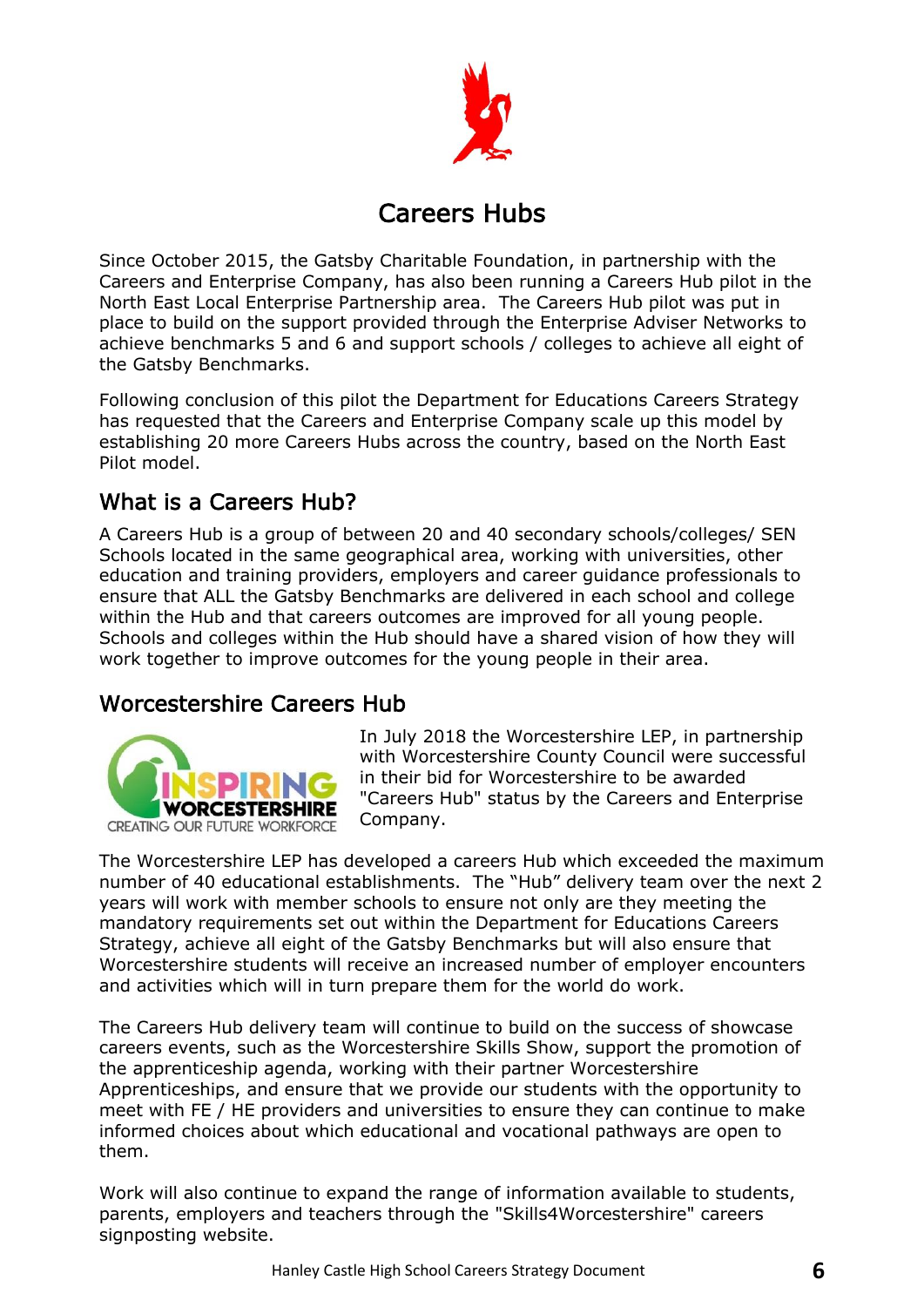

## Strategic Careers Leader

As set out within the Department for Education's Careers Strategy Hanley Castle High School is required to have a designated member of staff named as our school's Strategic Careers Lead, who will be supported by a member of our Senior Leadership Team.

The Strategic Careers Lead will have the responsibility to make sure that we as a school meet our mandatory requirements and work towards achieving all eight of the Gatsby Benchmarks by August 2022.

Mrs Louise Price (Careers Leader and Head of Work-Related Learning) has agreed to undertake this role, supported by Mr Sam Cook (Assistant Headteacher, Post-16 Studies).

Louise Price will provide both the Headteacher and the board of governors with regular updates on our progress and will work closely with the Worcestershire LEP delivery team, our assigned Enterprise Advisers and local employers to ensure we deliver this strategy.

We actively welcome feedback to enable us to continually improve and develop our careers programme for our young people. If you wish to comment or provide feedback on any aspect of our careers programme, please email Louise Price [pricel@hanleycastlehs.org.uk](mailto:pricel@hanleycastlehs.org.uk)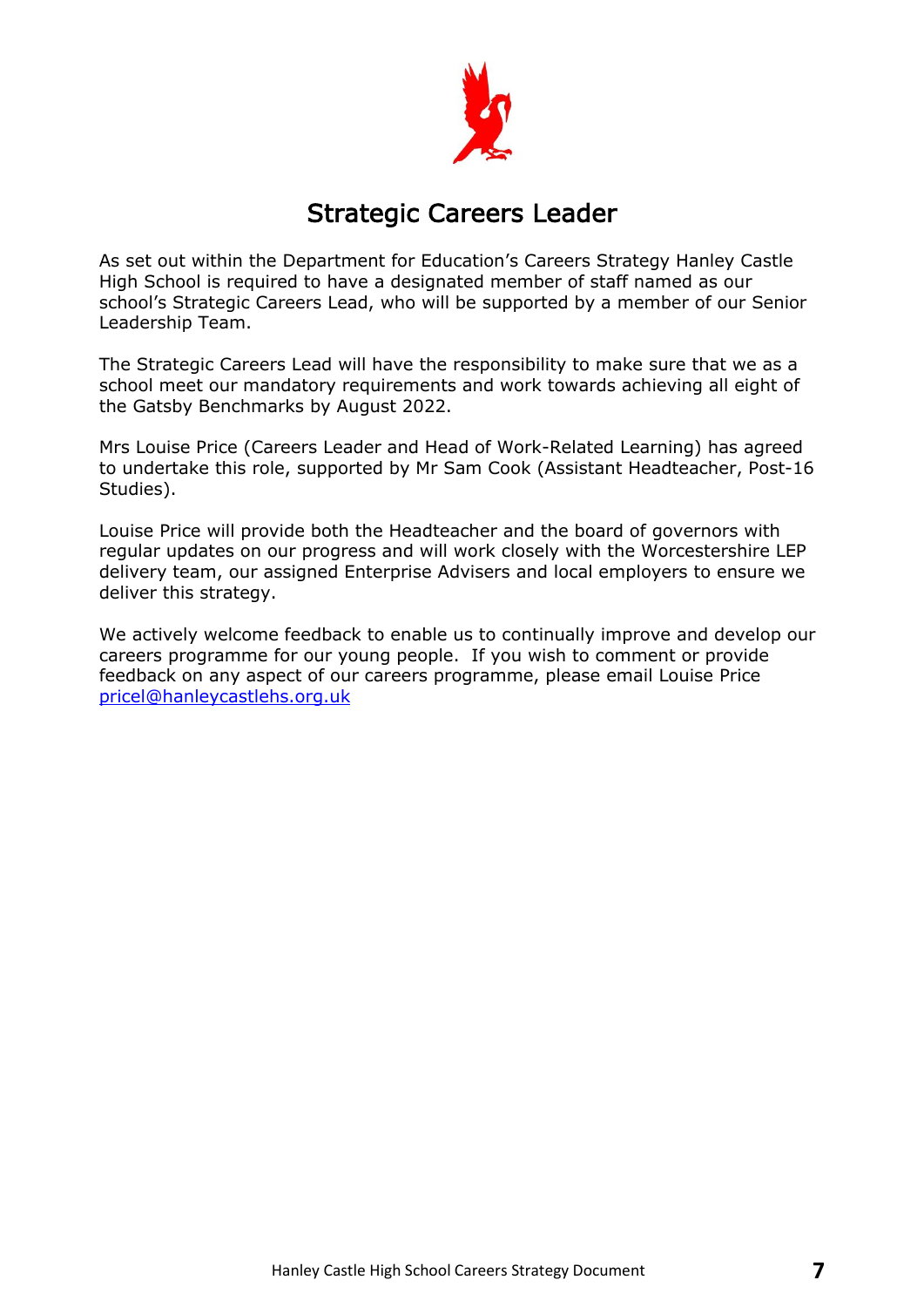

## Our Enterprise Advisers

Through the Worcestershire LEPs Enterprise Adviser Network Hanley Castle High School are delighted to have been assigned our own designated enterprise advisers.

Tracey Mirrelson and Greg Jones will be supporting our careers team to assist us to facilitate careers related activity which will help us achieve Gatsby Benchmarks 5 and 6.

## Tracey Mirrelson



Tracey is a senior software engineer with over 25 years of experience. She is currently a team leader for 12 software engineers at QinetiQ and has been at QinetiQ for the last 15 years. Prior to this Tracey had her own company whilst she was self-employed as a computer contractor. Tracey is a registered STEM ambassador and regularly volunteers, actively encouraging pupils to get involved in coding. Tracey has been the EA for Hanley Castle High School since 2016.

## Greg Jones



Greg is a Molecular Microbiologist by trade and has worked in the food industry for the last 15 years. He started as a scientist performing microbiological tests for clients and running research projects. The skills Greg learnt there have been invaluable for his current role which focuses on managing the company's knowledge and developing skills.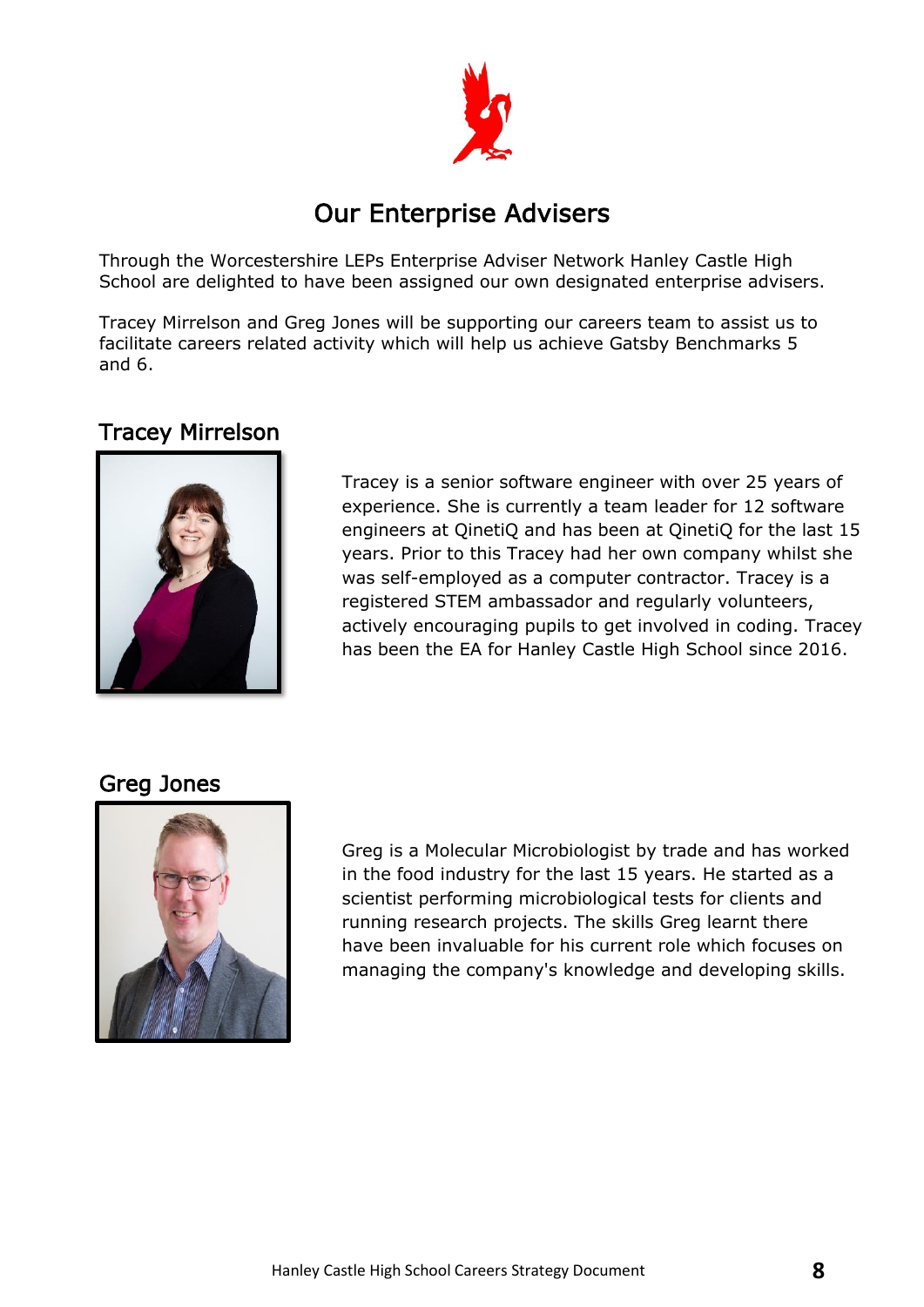

## Current position at Hanley Castle High School

Students are currently receiving the following careers related support or are participating within the activities listed below during their journey through school:

#### Year 7

- Careers education and lessons within the PSD carousel
- Assemblies and tutor-based discussions supporting future choices and opportunities
- Curriculum lessons linking subjects to career opportunities
- STEM clubs and STEM activities organised by STEM Co-ordinator
- External open events, activities, workshops and opportunities shared with students through our fortnightly careers bulletin
- Activities Week skills building
- Employer engagement activity 'Careers Treasure Hunt'
- Personal reflection and evaluation of careers related learning and activities

#### Year 8

- Careers education and lessons within the PSD carousel to include the Business & Enterprise Programme with Grant Thornton LLP
- Options process meetings with pastoral and careers staff, tutor support, information and guidance for parents, targeted area on website and display boards
- Careers drop in sessions to support the options process
- Visit to the Three Counties Careers Fair, accompanied by tutors
- Futures Fortnight event
- Introduction to Unifrog careers platform
- Assemblies, subject talks/workshops and tutor-based discussions supporting future choices and opportunities
- Apprenticeship presentation
- Curriculum lessons linking subjects to career opportunities
- STEM clubs and STEM activities organised by STEM Co-ordinator
- Y8 Science Fair supported by local employers
- External open events, activities, workshops and opportunities shared with students through our fortnightly careers bulletin
- Activities Week skills building
- Personal reflection and evaluation of careers related learning and activities

#### Year 9

- Careers education and lessons within the PSD carousel
- Access to Unifrog careers platform
- Futures Fortnight event including employer engagement activity
- Assemblies and tutor-based discussions supporting future choices and opportunities
- Apprenticeship presentation
- Curriculum lessons linking subjects to career opportunities
- STEM clubs and STEM activities organised by STEM Co-ordinator
- Careers drop in sessions
- Activities Week skills building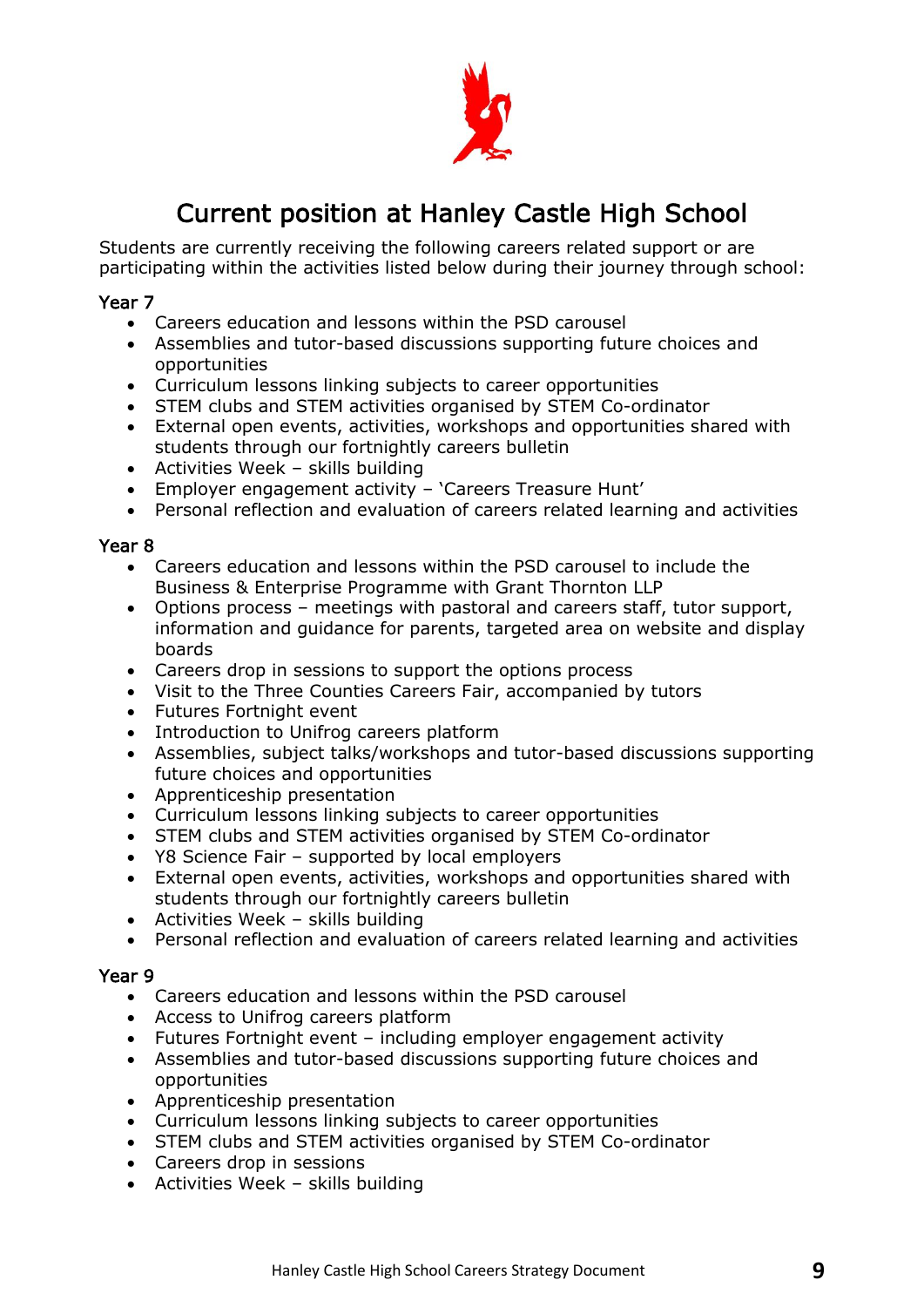

- External open events, activities, workshops and opportunities shared with students through our fortnightly careers bulletin
- Personal reflection and evaluation of careers related learning and activities

#### Year 10

- Careers education and lessons within the PSD carousel
- Access to Unifrog careers platform
- Curriculum based career opportunities through our KS4 Alternative Curriculum Pathway
- Work Experience Information Evening combined with Parents' Information Evening
- Y10 Assembly including introduction of work experience
- Whole year group visit to the Worcestershire Skills Show
- University experience days
- FE College Taster Days
- Work Experience
- Sixth Form Taster Day
- STEM activities organised by STEM Co-ordinator
- External open events, activities, workshops and opportunities shared with students through our fortnightly careers bulletin
- Assemblies and tutor-based discussions supporting future choices and opportunities; school staff, apprenticeships, employers
- Apprenticeships presentation Worcestershire Apprenticeships
- Curriculum lessons linking subjects to career opportunities
- Careers drop-in sessions/work experience support
- Personal reflection and evaluation of careers related learning and activities

#### Year 11

- Careers education and lessons within the PSD carousel
- Access to Unifrog careers platform
- Curriculum based career opportunities through our KS4 Alternative Curriculum Pathway
- Parents' Information Evening
- Pathway Assembly
- HE/FE/Training Provider talks/presentations
- 1:1 interview with Careers Adviser
- Sixth Form Open Evening and Sixth Form taster sessions
- Opportunity to participate in the National Citizenship Programme series of assemblies
- Employer led CV session
- Workshops with Careers Adviser CV support, apprenticeships
- STEM activities, workshops, work place visits
- Assemblies and tutor-based discussions supporting future choices and opportunities; school staff, apprenticeships, employers
- Apprenticeships presentation and workshop Worcestershire Apprenticeships
- STEM activities, workshops, work place visits
- External open events, activities, workshops and opportunities shared with students through our fortnightly careers bulletin
- Personal reflection and evaluation of careers related learning and activities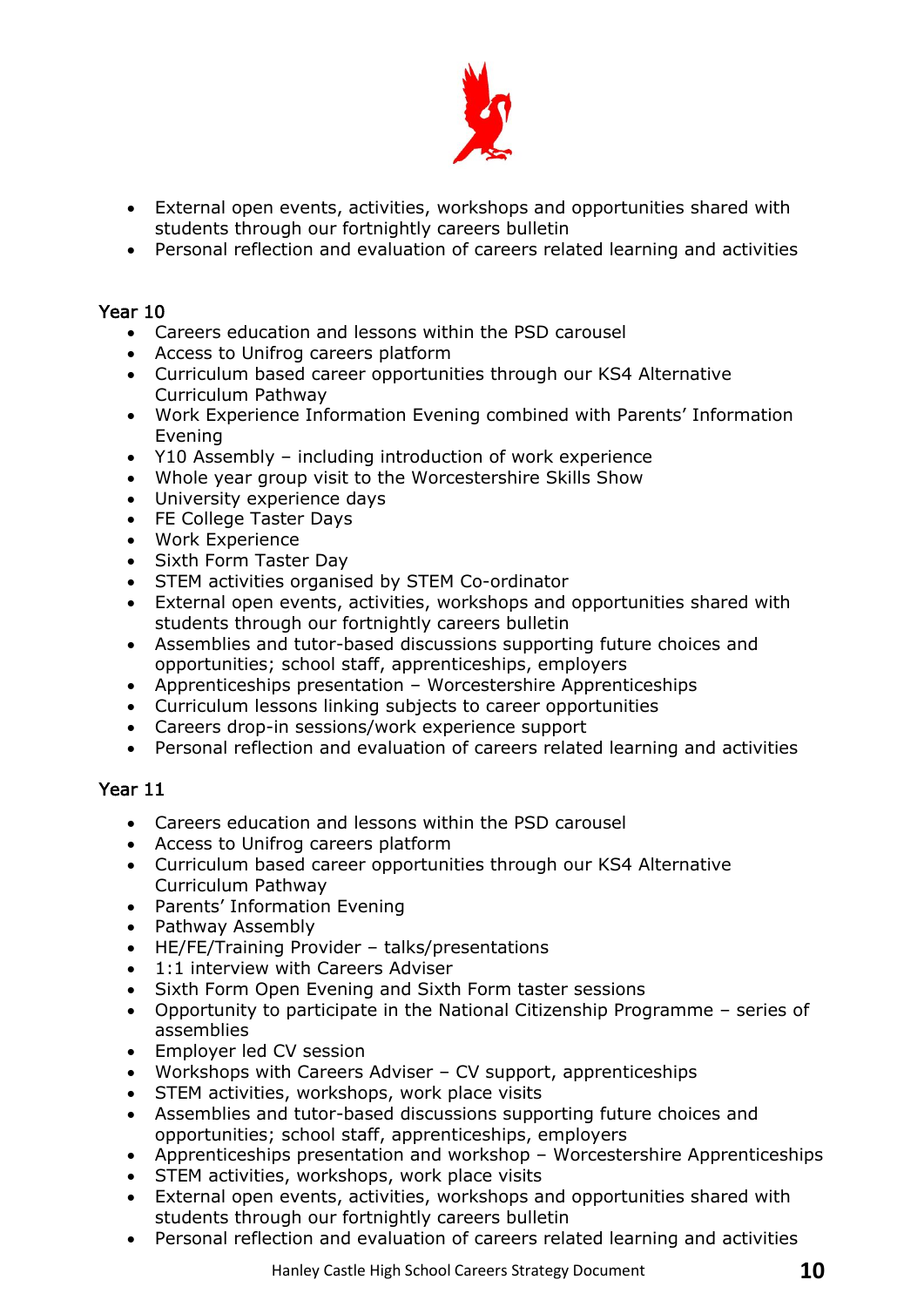

|                                     | <b>Sixth Form</b>                                                                                                                                                                                                                               |                                                      |
|-------------------------------------|-------------------------------------------------------------------------------------------------------------------------------------------------------------------------------------------------------------------------------------------------|------------------------------------------------------|
|                                     | Timetabled IAG sessions - fortnightly, to include<br>Life skills/personal well-being<br>$\circ$<br>Career research and Careers Pathways Sessions<br>$\circ$<br><b>UCAS</b><br>$\circ$<br>Apprenticeships<br>$\circ$                             | Y12 & Y13                                            |
|                                     | Dedicated IAG programme - supported by the KS5 Team and<br>tutors                                                                                                                                                                               | Y12 & Y13                                            |
|                                     | 1:1 interviews with Careers Advisor<br>Assemblies<br>Employers<br>$\circ$<br>Apprenticeships - Worcestershire Apprenticeships,<br>$\circ$<br>Training Providers and ex-students<br><b>Work Experience</b><br>$\circ$                            | Y12 & Y13<br>Y12 & Y13                               |
| $\bullet$<br>$\bullet$<br>$\bullet$ | Parents' Information Evening<br>University talks and presentations<br>Volunteering programme (Hanley Honours)<br>External open events, activities, workshops and opportunities<br>shared with students through our fortnightly careers bulletin | Y12 & Y13<br>Y12 & Y13<br>Y12 & Y13<br>Y12 & Y13     |
| $\bullet$                           | University visits<br>HE+ Programme and EPQ<br>Personal reflection and evaluation of careers related learning<br>and activities                                                                                                                  | Y12 & Y13<br>Y12 & Y13<br>Y12 & Y13                  |
| $\bullet$<br>$\bullet$              | Employer led CV/Interview session<br>Y12 Mock Interview Programme<br><b>Work Experience</b><br>Y12 Inspiration Day - supported by employers, Worcestershire<br>Apprenticeships, Universities, Alumni                                            | <b>Y12</b><br><b>Y12</b><br><b>Y12</b><br><b>Y12</b> |

#### Teaching staff contribute to the delivery of careers guidance through:

- Supporting the delivery of our careers programme and the related experiences and opportunities throughout the academic year
- Employer visits during classroom lessons
- Linking subject learning to careers
- Delivery and support of careers lessons within the PSD/IAG carousel
- Attending relevant training sessions
- Organising subject specific educational trips and visits
- Accompanying students to external careers activities

#### Local Employers contribute to the delivery of careers guidance through:

- Workplace visits
- Work experience
- Assemblies/talks
- Workshops
- Careers Fairs
- Student mentoring
- Mock interviews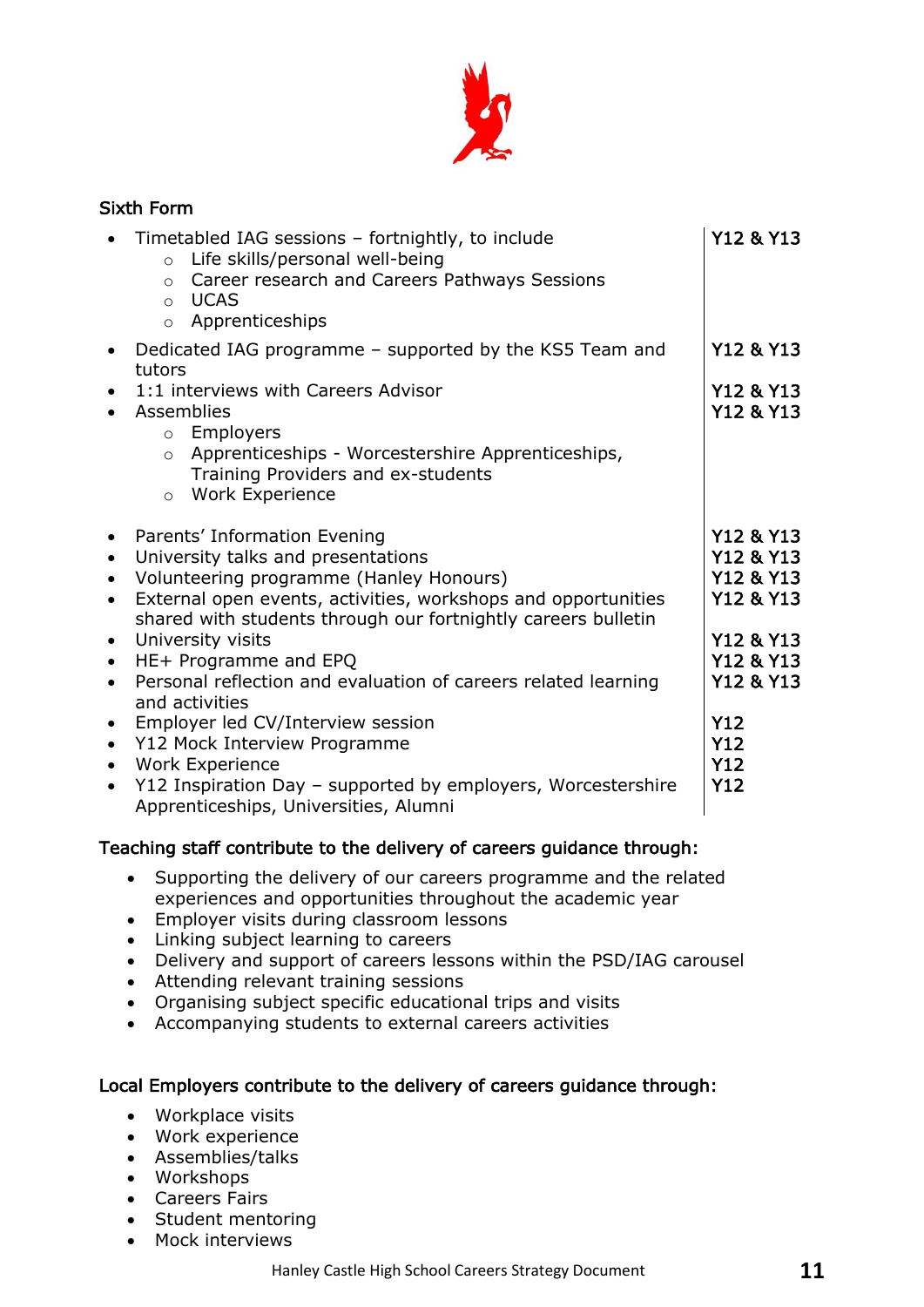

#### Parents contribute to the delivery of careers guidance through:

- Supporting the delivery of our careers programme and the related experiences and opportunities throughout the academic year
- Support to arrange work experience placements
- Parents employer participation work experience, workshops, mock interviews
- Accompanying their child to open events and support with making applications
- Attendance at parents' information evenings

## Our Objectives for 2021 to 2022

#### 1. A Stable Careers Programme

- To ensure the careers programme is delivered by individuals with the right skills and experience. The school will, wherever possible, use qualified careers professionals to offer advice and guidance to all or the overwhelming majority of students.
- To enable students to have an understanding of the full range of opportunities available to them, the skills that are valued within the workplace and to have first-hand experience of a work environment.
- To develop and publish a careers programme that will raise the aspirations of all students regardless of academic ability and is tailored to meet their individual needs wherever possible.
- Ensure our Careers Strategy is fully supported by the Senior Leadership Team within school and is approved by the board of governors.
- To ensure there is a clear focus on the activities which support enterprise, employability skills, workplace experiences and qualifications which employers' value.
- Regularly evaluate our careers strategy to determine the impact of our careers related activity based on the feedback provided to us by students, teachers, employers and where appropriate parents.
- To maintain high quality careers provision endorsed by the Careers and Enterprise Company and to review the improvement of our programme by using the Compass evaluation and Tracker tools.

#### 2. Learning from Career and Labour Market Information

- To encourage and increase the use of online careers tools and packages across all year groups. Working with our own careers team, key partners, stakeholders, local and national professional bodies.
- To utilise and then support the development of labour market information to ensure staff and students are informed in their decisions and the advice being given. Work with the Worcestershire LEP and the Careers and Enterprise Company to help establish key priority areas which need to be developed.
- To promote the values of labour market information to parents /carers (where appropriate) to access and understand this information. To investigate careers and opportunities in learning, work and apprenticeships and how these meet the local and national priorities.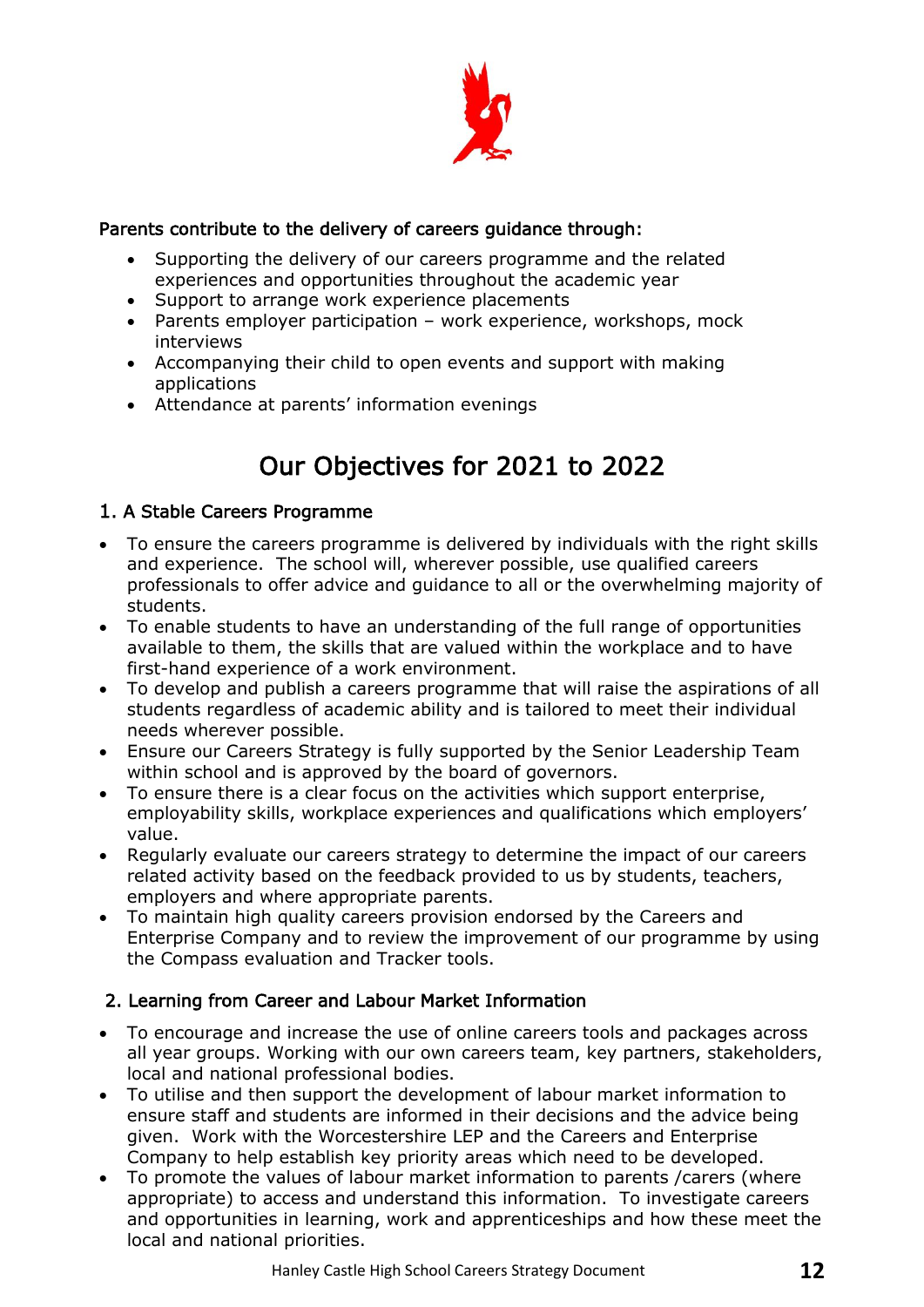

#### 3. Addressing the Needs of the Pupil

- To develop mechanisms to report, track and monitor compliance in relation to the Careers Strategy objectives.
- To develop accurate tracking systems to ensure students are able to keep track of their own journey, record and access the advice they have received and monitor the agreed actions and next steps.
- Ensure that a programme of activity takes place which raises the aspirations of all students and challenges stereotypical thinking in terms of equality and gender.
- To ensure that students with particular vulnerabilities and those who are at risk are appropriately supported and identified through close working relationships with the full range of educational and support agencies.
- To ensure that careers guidance for learners with special educational needs and disabilities (SEND) is differentiated, where appropriate, and based on high aspirations and a personalised approach. Careers guidance for learners with SEND should be based on the students own aspirations, abilities and needs.

#### 4. Linking Curriculum Learning to Careers

- To ensure that subject teachers across the whole school support the delivery of careers education and guidance and are able to link the content of curriculum with careers, even in lessons which are not specifically occupation led. Subject specialist staff can be powerful role models to attract students towards their field and the careers that flow from it.
- To integrate national initiatives and project opportunities within the curriculum to enhance that range of careers related activity taking place within school. E.g., Young Enterprise and Code Clubs.
- To ensure that careers related activities are built in throughout the school year and not just towards the end of any given topic / subject being delivered.
- Specific focus will initially be placed on linking curriculum to careers in English, Maths, Sciences and PHSE lessons.

#### 5. Encounters with Employers and Employees

- To ensure that students receive at least ONE meaningful encounter with an employer during every year they are at school.
- Increase the number of activities which are conducted within school with the support of local employers.
- To ensure that students have the opportunity to improve employability skills and their understanding of and awareness of entrepreneurship.
- To enable learners to gain the confidence to compete in the labour market by providing opportunities to gain the practical know-how and attributes that are relevant to gaining employment.
- To develop marketing materials for employers which will help them easily understand the impact of their involvement, the breadth of options available to them and the ways in which they can show they meet their corporate social responsibility.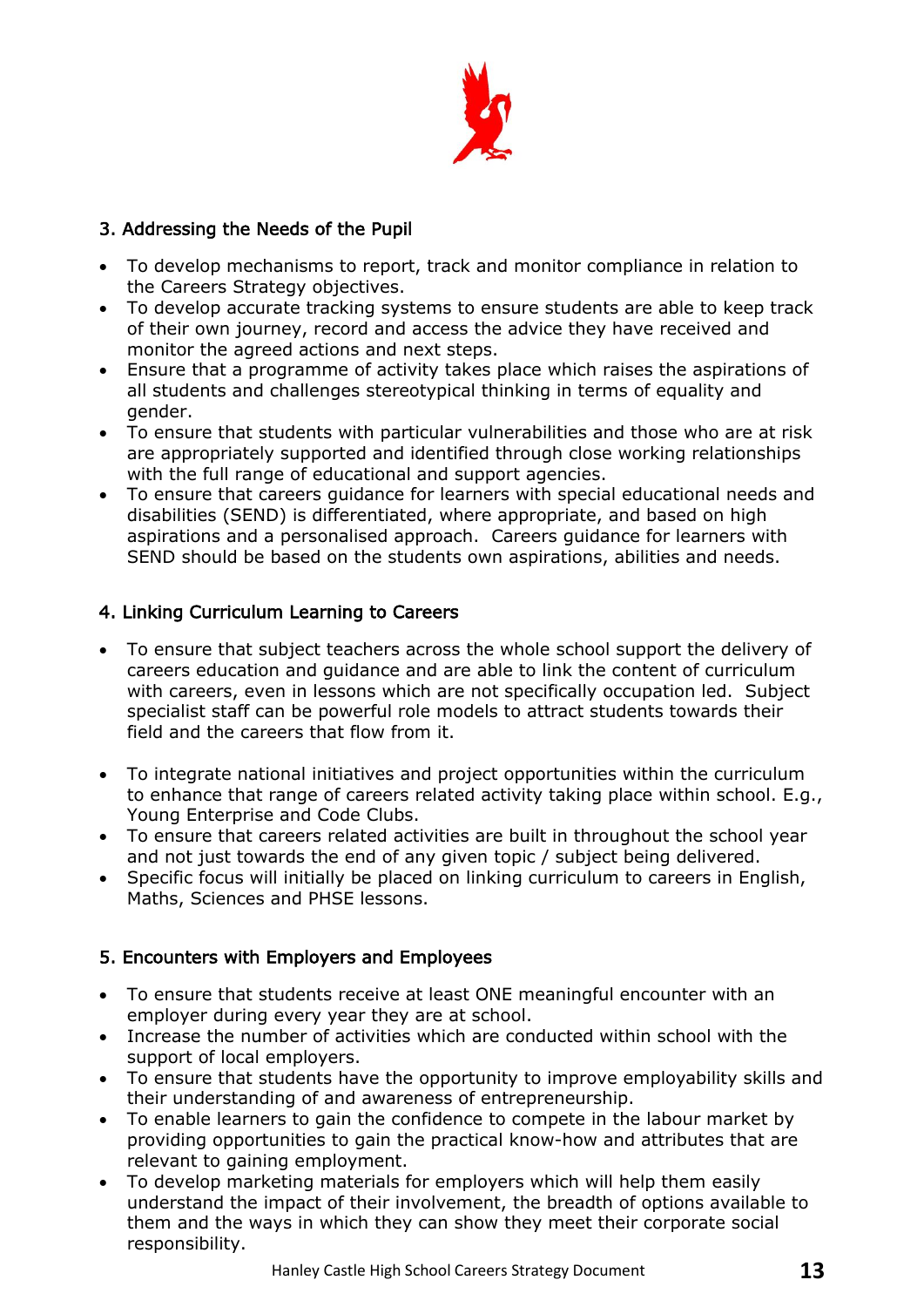

- Create mechanisms where parents and alumni can express their interest to actively support employer related activity taking place within the school.
- The school will also encourage students and parents to attend careers events such as the Worcestershire Skills Show held annually in March and the Worcestershire Apprenticeship show held annually in October.

#### 6. Experiences of the Workplace

- To ensure that students receive at least ONE meaningful experience of the workplace by the end of year 11.
- To ensure that students receive at least ONE further meaningful experience of the workplace during years 12 and 13.
- To increase the number of employer workplace visits which will take place to enable students to gain more of an understanding of the wide range of employment opportunities available within specific industry sectors based in Worcestershire.
- To strengthen our links with local employers and support our Enterprise Adviser to facilitate careers related activity within school.

#### 7. Encounters with Further and Higher Education

- To ensure all / overwhelming majority of students receives at least ONE meaningful encounter with Sixth Form Colleges and FE Colleges.
- To ensure all / overwhelming majority of students has been provided with information about the full range of apprenticeships including higher level apprenticeships through the Worcestershire Apprenticeships activity offer.
- Ensure all / overwhelming majority of students have experienced meaningful encounters with universities.

#### 8. Personal Guidance

- Ensure all / overwhelming majority of students have had an interview with a professional and impartial careers adviser by the end of year 11.
- Ensure all / overwhelming majority of students has had at least TWO interviews with a professional careers adviser by the end of year 13.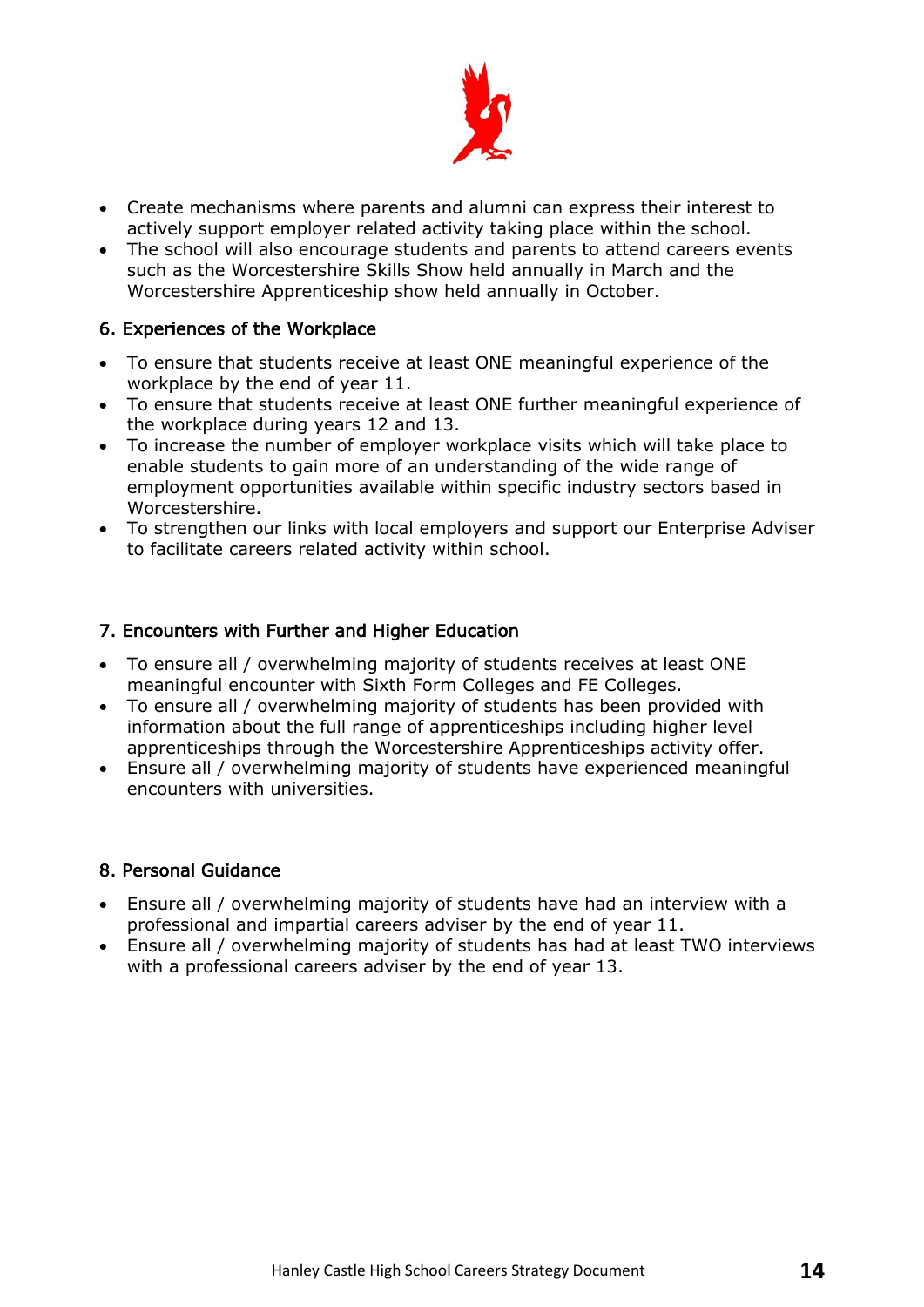

## Promotion of Careers related activities

Hanley Castle High School will encourage the promotion of ALL careers related activity which takes place within the school through the creation of case studies and will share this activity through our school twitter account @HanleyCastle and on our website.

This careers strategy document will be placed on the school's website. Any case studies that are created will also be shared with the Worcestershire LEP to be used to promote best practice across ALL careers hub member schools.

This promotion will enable us, and our partner organisations, to be able to capture the evidence we are required to provide to both OFSTED and the Careers and Enterprise Company (and demonstrate that the activity taking place within our school) meets the requirements set out within the Department of Education's Careers Strategy.

## Action Plan 2021 to 2022

- Identify a named person to become our Strategic Careers Lead by the end of September 2021 – Louise Price.
- Create a whole school Careers Strategy which is to be published on the school website and has gained approval from the school's Senior Leadership Team and the Board of Governors (updated and formally approved 25.11.21).
- Raise awareness of the Careers Strategy with key staff within the school to enable them to contribute towards the need to link careers to the curriculum within school.
- Inform parents of the school's Careers Strategy and its location on the school website (October 2021).
- Complete the Compass Evaluation Tool and the Tracker tool on a regular basis as per the terms of our agreement in joining the Worcestershire Careers Hub.